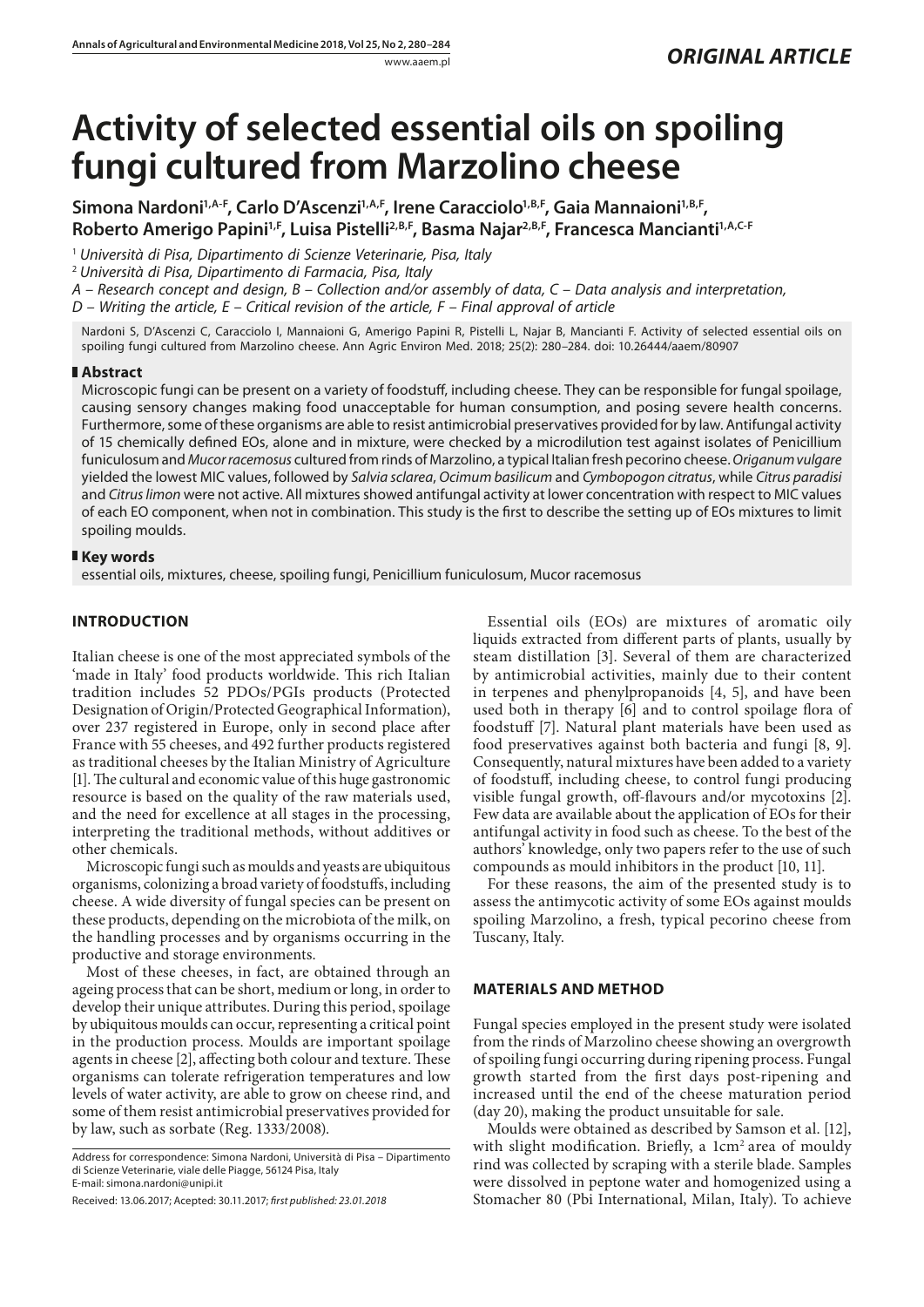Simona Nardoni, Carlo D'Ascenzi, Irene Caracciolo, Gaia Mannaioni, Roberto Amerigo Papini, Luisa Pistelli et al. Activity of selected essential oils on spoiling fungi…

identifiable fungal colonies, a dilution plating technique was employed starting from  $10^{-1}$  to  $10^{-6}$ , then 0.1 ml of each suspension was seeded onto Potato Dextrose Agar (PDA). Plates were incubated at 25 °C until a noticeable fungal growth was observed. Identification of fungal isolates was achieved by macro- and microscopic morphology. Results of morphological identification were confirmed by PCR [13, 14] and, when required, by sequencing.

EOs of *Origanum vulgare, Ocimum basilicum, Foeniculum vulgare, Thymus vulgaris, Illicium verum, Syzygium aromaticum, Salvia sclarea, Origanum majorana, Rosmarinus officinalis, Citrus aurantium, Citrus paradisi, Citrus limon, Citrus sinensis, Citrus bergamia, Cymbopogon citratus* were checked for their antimycotic activity*.* These products were selected for their proven antimicrobial efficacy and for their traditional usage in foodstuff preservation.

All EOS were kindly provided by Flora s.r.l. (Lorenzana, Pisa, Italy) and were chemically defined as reported below.

The MIC value of selected EOs was assessed by means of a microdilution test, starting from a 5% dilution, following the method described by the Clinical and Laboratory Standards Institute M38A<sub>2</sub> (CLSI 2008) [15]. EOs showing a satisfactory antifungal activity and derived from plants traditionally employed in artisanal cheese already present on the market, were selected to prepare 3 mixtures composed as follows: *S. aromaticum, S. sclarea, O. vulgare,* 1% each (M1), *S. aromaticum, S. sclarea* and *C. citratus* 1% each (M2) and *C. citratus* and *T. vulgaris* (M3) 1.5% each. To better understand the measurement of the effect of EOs combinations in the mixtures, the FIC Index (FICI) was calculated, as reported by Rosato et al. [16]. The FICI was interpreted as: (i) a synergistic effect when ≤0.5; (ii) an additive or indifferent effect when  $>0.5$  and  $\leq 1$  and (iii) an antagonistic effect when>1. The fungistatic or fungicidal activities of EOs mixtures were evaluated re-seeding inocula in which noticeable growth was not present, after washing with saline, onto a fresh PDA.

The Gas Chromatography – Mass Spectrometry (GC-MS) analysis were accomplished with an HP-5890 Series II instrument equipped with a HP-Wax and HP-5 capillary columns (both 30 m X 0.25 mm, 0.25  $\mu$ m film thickness), working with the following temperature programme: 60 °C for 10 min, rising at 5 °C/min to 220 °C. The injector and detector temperatures were maintained at 250 °C; carrier gas, nitrogen (2 mL/min); detector, dual FID; split ratio 1:30. The volume injected was 0.5 µL. The relative proportions of the oil constituents were percentages obtained by FID peak-area normalization without the use of a response factor. GC-MS analyses were performed with a Varian CP-3800 gas chromatograph equipped with a DB-5 capillary column (30 m X 0.25; coating thickness, 0.25 μm) and a Varian Saturn 2000 ion trap mass detector. Analytical conditions were as follows: injector and transfer line temperature, 220 and 240 °C at 3 °C, respectively; oven temperature, programmed from 60 – 240°C at 3°C/min; carrier gas, helium at 1 mL/min; injection, 0.2 μL (10% hexane solution); split ratio, 1:30. Identification of the constituents was based on comparison of the retention times with those of authentic samples, comparing their linear retention indices relative to the series of n-hydrocarbons, and on computer matching against commercial and homemade library mass spectra built up from pure substances and components of known oils and MS literature data [17, 18].

#### **RESULTS**

Cultures yielded *Penicillium funiculosum* and *Mucor racemosus*. Identification based on morphological features was confirmed by PCR and sequencing for both cultured fungi. The composition of EOs examined is shown in Tables 1 and 2.

The MIC values of effective EOs were higher against *P. funiculosum*, than *M. racemosus,* with the exception of *C. citratus. O. vulgare* EO presented consistent antifungal activity against both fungal species tested, followed in descending order by *S. sclarea*, *C.citratus* (against *M. racemosus*) and *O. basilicum* (against *P. funiculosum*), *T. vulgaris* and *S. aromaticum*. Other oils showed lower antigrowth effect, while *C. paradisi* and *C. limon* were not active. Detailed MIC data for both fungal species are presented in Table 3.

All mixtures showed antifungal activity at lower concentration with respect to MIC values of each EO not in combination. In particular, M2 appeared to be the most effective, providing MIC values of 0.5% and 0.25% against *P. funiculosum* and *M. racemosus*, respectively. FICI indicated that all the components of M2 had a synergistic effect for both fungi (<0.5). EOs mixtures had a fungistatic activity at the above-reported MIC values in all cases.

Regarding the chemical composition of EOs used in the present study, the most abundant components of *O. vulgare* oil were carvacrol and p-cymene. *S. sclarea* was rich in linalool acetate, while neral and geranial represented the main constituents of *C. citratus* EO. *O. basilicum* was characterized by high content of linalool and eugenol. Thymol and p-cymene were the prevailing molecules present in *T. vulgaris*, and anethol was the predominant compound recognized in *S. aromaticum.*

#### **DISCUSSION**

Fungal spoilage is a process causing sensory changes that can make foods unacceptable for human consumption, and may pose severe health concerns. The present study is the first to describe the setting up of essential oils (EOs) mixtures versus two spoiling moulds cultured from rinds of Marzolino, a typical Italian fresh pecorino cheese.

The results obtained are in agreement with the findings of Felšöciová et al. [19], reporting the activity of *O. vulgare* EO against *Penicillium* spp. *in vitro.* Those Authors reported a fungicidal activity of this EO, while in the current study the effect was fungistatic. Kazemi et al. [20] evaluated the effect of *O. vulgare* against *Mucor* sp., referring to a good antifungal activity.

The antifungal effectiveness of *S. sclarea* (MIC 1.25%) and *O. basilicum* EOs (MICs 1.25% and 2.5%) represents an interesting finding, confirming the data provided by Azizkhani et al*.* [21] against *Aspergillus flavus.* Conversely, Yousefzadi et al. [22] and Cenci et al. [23] did not report antifungal activity of *S. sclarea* versus *Aspergillus niger*  and *Penicillium* sp., respectively. *C. citratus* showed a good antimycotic effect against Penicilli in food [10, 24], and it is reported to strongly inhibit *Rhizopus stolonifer* [25], a mould taxonomically related to *Mucor*.

Surprisingly, in this study *T. vulgaris* did not yield a marked antimycotic activity, in contrast with reports from literature [24, 26, 27].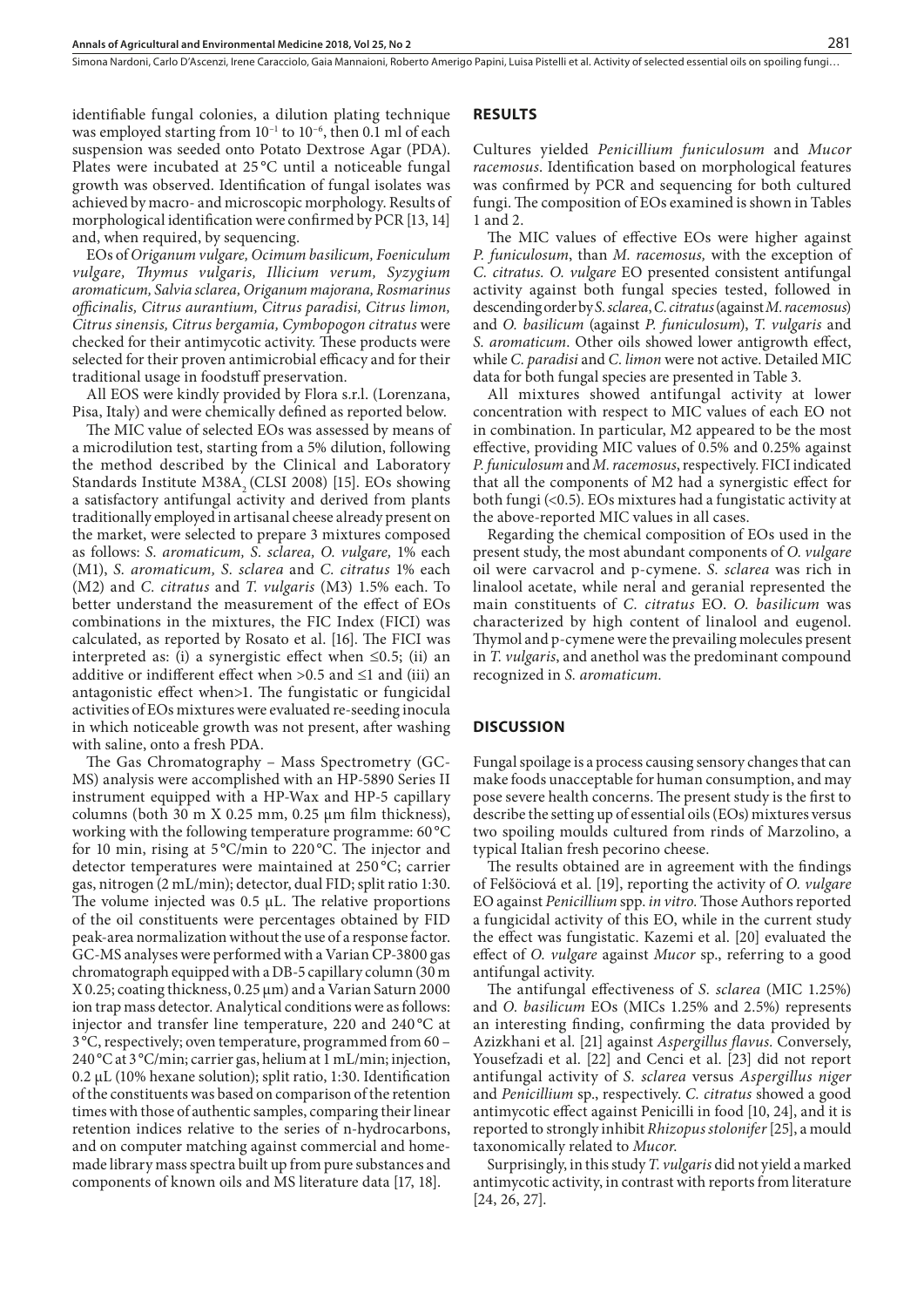Simona Nardoni, Carlo D'Ascenzi, Irene Caracciolo, Gaia Mannaioni, Roberto Amerigo Papini, Luisa Pistelli et al. Activity of selected essential oils on spoiling fungi…

**Table 1.** Chemical composition of investigated essential oils (EOs). Compounds present at less than 1.0% were not encountered

|    | Component                          | $Class*$ | LRI  | 0.v  | O.b | F.v          | T.v  | l.v  | S.a | S.s  | O. m | R.o            | C.a  | C. p | C.I  | C.s  | C.b          | C.c            |
|----|------------------------------------|----------|------|------|-----|--------------|------|------|-----|------|------|----------------|------|------|------|------|--------------|----------------|
|    | 1 tricyclene                       | mh       | 926  |      |     | 8.6          |      | 1.4  |     |      |      |                |      |      | 1.9  |      | 1.1          |                |
|    | 2 a-pinene                         | mh       | 940  |      |     |              |      |      |     |      |      | 37.9           |      |      |      |      |              |                |
|    | 3 camphene                         | mh       | 953  |      |     |              |      |      |     |      |      | 5.4            |      |      |      |      |              | 1.1            |
|    | 4 sabinene                         | mh       | 976  |      |     |              |      |      |     |      | 3.2  |                |      |      | 2.3  |      | 1.1          |                |
|    | 5 $β$ -pinene                      | mh       | 980  |      |     | $\mathbf{1}$ |      |      |     |      |      | 5              |      |      | 11.9 |      | 5.4          |                |
|    | 6 6-methyl-5-hepten-2-one          | nt       | 985  |      |     |              |      |      |     |      |      |                |      |      |      |      |              | 1.8            |
|    | 7 myrcene                          | mh       | 991  | 2.2  |     |              |      |      |     |      | 1.6  | 1.6            | 1.9  | 2.2  | 1.8  | 2.3  | $\mathbf{1}$ |                |
|    | 8 a-phellandrene                   | mh       | 1005 |      |     | 2.2          |      |      |     |      |      |                |      |      |      |      |              |                |
|    | 9 a-terpinene                      | mh       | 1018 | 2.1  |     |              |      |      |     |      | 4.7  |                |      |      |      |      |              |                |
|    | 10 o-cymene                        | mh       | 1026 |      |     |              |      |      |     |      |      | 1.1            |      |      |      |      |              |                |
| 11 | p-cymene                           | mh       | 1026 | 9.3  |     | 1.9          | 15.3 |      |     |      | 4.2  |                |      |      |      |      |              |                |
|    | 12 limonene                        | mh       | 1031 |      |     | 6.5          |      | 3.9  |     |      | 2.1  | 3.3            | 94.7 | 92.2 | 65.7 | 95.5 | 33.2         | $\overline{2}$ |
| 13 | β-phellandrene                     | mh       | 1031 |      |     |              |      |      |     |      |      |                |      |      |      |      |              |                |
|    | 14 1,8-cineole                     | om       | 1033 |      | 5.9 |              |      |      |     |      |      | 22             |      |      |      |      |              |                |
|    | 15 (Z) $\beta$ -ocimene            | mh       | 1040 |      |     |              |      |      |     |      |      |                |      |      |      |      |              |                |
|    | 16 (E) $\beta$ -ocimene            | mh       | 1050 |      |     |              |      |      |     |      |      |                |      |      |      |      |              |                |
|    | 17 γ-terpinene                     | mh       | 1062 | 5.3  |     |              | 2.9  |      |     |      | 7.9  |                |      |      | 9.3  |      | 6.4          |                |
|    | 18 cis-sabinene hydrate            | om       | 1068 |      |     |              |      |      |     |      | 3.2  |                |      |      |      |      |              |                |
| 19 | cis-linalool oxide (furanoid)      | om       | 1074 |      |     |              |      |      |     | 2.2  |      |                |      |      |      |      |              |                |
| 20 | fenchone                           | om       | 1087 |      |     | 20.1         |      |      |     |      |      |                |      |      |      |      |              |                |
|    | 21 terpinolene                     | mh       | 1088 |      |     |              |      |      |     |      | 1.5  |                |      |      |      |      |              |                |
|    | 22 trans-linalool oxide (furanoid) | om       | 1088 |      |     |              |      |      |     | 1.8  |      |                |      |      |      |      |              |                |
|    | 23 trans-sabinene idrato           | om       | 1097 | 1.8  |     |              | 3.8  |      |     |      | 12.8 |                |      |      |      |      |              |                |
| 24 | linalool                           | om       | 1098 |      | 46  |              |      |      |     | 8.1  |      |                |      |      |      |      | 14.2         | 1.5            |
| 25 | cis-rose oxide                     | om       | 1111 |      |     |              |      |      |     |      |      |                |      |      |      |      |              |                |
|    | 26 camphor                         | om       | 1143 |      |     |              |      |      |     |      |      | 7.6            |      |      |      |      |              |                |
|    | 27 menthone                        | om       | 1154 |      |     |              |      |      |     |      |      |                |      |      |      |      |              |                |
|    | 28 isomenthone                     | om       | 1164 |      |     |              |      |      |     |      |      |                |      |      |      |      |              |                |
| 29 | borneol                            | om       | 1165 |      |     |              | 1.6  |      |     |      |      | $\overline{2}$ |      |      |      |      |              |                |
|    | 30 4-terpineol                     | om       | 1177 |      |     |              | 2.4  |      |     |      | 17.6 |                |      |      |      |      |              |                |
|    | 31 a-terpineol                     | om       | 1189 |      |     |              |      |      |     |      | 2.7  |                |      |      |      |      |              |                |
|    | 32 unknown                         |          |      |      |     |              | 1.7  |      |     |      |      |                |      |      |      |      |              |                |
|    | 33 menthyl chavicol(=estagol)      | pp       | 1195 |      | 1.1 | 8.6          |      |      |     |      |      |                |      |      |      |      |              |                |
|    | 34 citronellol                     | om       | 1228 |      |     |              |      |      |     |      |      |                |      |      |      |      |              |                |
|    | 35 thymol methyl ether             | om       | 1232 |      |     |              | 1.7  |      |     |      |      |                |      |      |      |      |              |                |
|    | 36 neral                           | om       | 1240 |      |     |              |      |      |     |      |      |                |      |      |      |      |              | 35.2           |
|    | 37 geraniol                        | om       | 1255 |      |     |              |      |      |     |      | 2.7  |                |      |      |      |      |              | 4.4            |
| 38 | linalool acetate                   | om       | 1257 |      |     |              |      |      |     | 54.7 | 3.2  |                | 1.4  |      |      |      | 31.7         |                |
| 39 | (E) cinnamaldehyde                 | nt       | 1266 |      |     |              |      |      |     |      |      |                |      |      |      |      |              |                |
| 40 | geranial                           | om       | 1270 |      |     |              |      |      |     |      |      |                |      |      | 1.2  |      |              | 38.4           |
| 41 | citronellyl formate                | om       | 1280 |      |     |              |      |      |     |      |      |                |      |      |      |      |              |                |
|    | 42 (E) anethol                     | pp       | 1283 |      |     | 46.9         |      | 89.8 |     |      |      |                |      |      |      |      |              |                |
|    | 43 Isobornyl acetate               | om       | 1285 |      | 1.6 |              |      |      |     |      |      | 3.3            |      |      |      |      |              |                |
| 44 | bornyl acetate                     | om       | 1285 |      |     |              |      |      |     |      |      |                |      |      |      |      |              |                |
|    | 45 thymol                          | om       | 1290 |      |     |              | 52.6 |      |     |      |      |                |      |      |      |      |              |                |
| 46 | geranyl formate                    | om       | 1298 |      |     |              |      |      |     |      |      |                |      |      |      |      |              |                |
|    | 47 carvacrol                       | om       | 1298 | 65.9 |     |              |      |      |     |      | 20.8 |                |      |      |      |      |              |                |
| 48 | unknown                            |          |      |      |     |              |      |      |     | 5.6  |      |                |      |      |      |      |              |                |
| 49 | unknown                            |          |      |      |     |              |      |      |     | 7.2  |      |                |      |      |      |      |              |                |
|    | 50 α-limonene diepoxide            | om       | 1347 |      |     |              |      |      |     | 8.6  |      |                |      |      |      |      |              |                |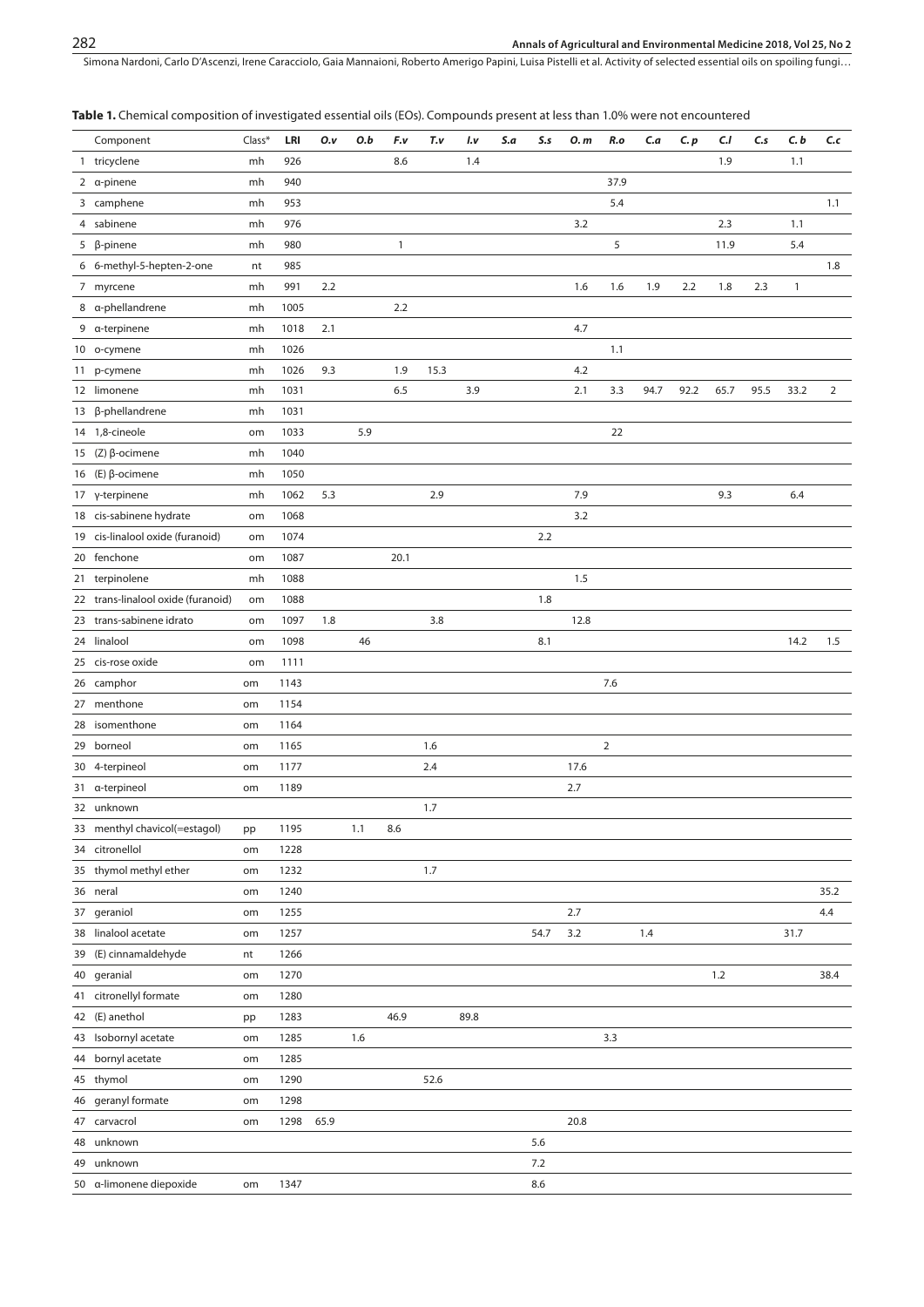# **Annals of Agricultural and Environmental Medicine 2018, Vol 25, No 2**

Simona Nardoni, Carlo D'Ascenzi, Irene Caracciolo, Gaia Mannaioni, Roberto Amerigo Papini, Luisa Pistelli et al. Activity of selected essential oils on spoiling fungi…

#### **Table 1.** Chemical composition of investigated essential oils (EOs) (Continuation)

| Component   | $Class*$                                                                                                                                                                                                                                                                                                                                                                                                                                                                                                                                   | LRI  | O.v | O.b            | F.v | T.v          | l.v | S.a  | S.s | O. m | R.o | C.a | C. p | C.I | $C_{.5}$ | C.b | C.c |
|-------------|--------------------------------------------------------------------------------------------------------------------------------------------------------------------------------------------------------------------------------------------------------------------------------------------------------------------------------------------------------------------------------------------------------------------------------------------------------------------------------------------------------------------------------------------|------|-----|----------------|-----|--------------|-----|------|-----|------|-----|-----|------|-----|----------|-----|-----|
|             | pp                                                                                                                                                                                                                                                                                                                                                                                                                                                                                                                                         | 1356 |     | 11.5           |     |              |     | 77.9 |     |      |     |     |      |     |          |     |     |
|             | sh                                                                                                                                                                                                                                                                                                                                                                                                                                                                                                                                         | 1376 |     |                |     |              |     |      |     |      |     |     |      |     |          |     |     |
|             | om                                                                                                                                                                                                                                                                                                                                                                                                                                                                                                                                         | 1383 |     |                |     |              |     |      |     |      |     |     |      |     |          |     | 4.2 |
|             | sh                                                                                                                                                                                                                                                                                                                                                                                                                                                                                                                                         | 1392 |     | 2.2            |     |              |     |      |     |      |     |     |      |     |          |     |     |
|             | sh                                                                                                                                                                                                                                                                                                                                                                                                                                                                                                                                         |      |     |                |     | 6.8          |     | 8.9  |     | 1.7  | 4.1 |     |      |     |          |     | 2.3 |
|             | sh                                                                                                                                                                                                                                                                                                                                                                                                                                                                                                                                         | 1437 |     | 3.6            |     |              |     |      |     |      |     |     |      |     |          |     |     |
|             | sh                                                                                                                                                                                                                                                                                                                                                                                                                                                                                                                                         | 1439 |     |                |     |              |     |      |     |      |     |     |      |     |          |     |     |
|             | sh                                                                                                                                                                                                                                                                                                                                                                                                                                                                                                                                         | 1440 |     | 1.1            |     |              |     |      |     |      |     |     |      |     |          |     |     |
|             | sh                                                                                                                                                                                                                                                                                                                                                                                                                                                                                                                                         | 1454 |     |                |     |              |     |      |     |      |     |     |      |     |          |     |     |
|             | sh                                                                                                                                                                                                                                                                                                                                                                                                                                                                                                                                         | 1458 |     |                |     |              |     |      |     |      |     |     |      |     |          |     |     |
|             | sh                                                                                                                                                                                                                                                                                                                                                                                                                                                                                                                                         | 1481 |     | 3.5            |     |              |     |      |     |      |     |     |      |     |          |     |     |
|             | sh                                                                                                                                                                                                                                                                                                                                                                                                                                                                                                                                         | 1499 |     |                |     |              |     |      |     | 1.4  |     |     |      |     |          |     |     |
| a-bulnesene | sh                                                                                                                                                                                                                                                                                                                                                                                                                                                                                                                                         | 1505 |     | $\overline{2}$ |     |              |     |      |     |      |     |     |      |     |          |     |     |
|             | sh                                                                                                                                                                                                                                                                                                                                                                                                                                                                                                                                         | 1513 |     | 2.8            |     |              |     |      |     |      |     |     |      |     |          |     | 1.2 |
|             | pp                                                                                                                                                                                                                                                                                                                                                                                                                                                                                                                                         | 1524 |     |                |     |              |     | 12.2 |     |      |     |     |      |     |          |     |     |
|             | sh                                                                                                                                                                                                                                                                                                                                                                                                                                                                                                                                         | 1524 |     |                |     | $\mathbf{1}$ |     |      |     |      |     |     |      |     |          |     |     |
|             | om                                                                                                                                                                                                                                                                                                                                                                                                                                                                                                                                         | 1532 |     |                |     |              |     |      |     |      |     |     |      |     |          |     |     |
|             | om                                                                                                                                                                                                                                                                                                                                                                                                                                                                                                                                         | 1564 |     |                |     |              |     |      |     |      |     |     |      |     |          |     |     |
|             | <b>OS</b>                                                                                                                                                                                                                                                                                                                                                                                                                                                                                                                                  | 1581 |     |                |     |              |     |      | 4.8 |      |     |     |      |     |          |     |     |
|             | nt                                                                                                                                                                                                                                                                                                                                                                                                                                                                                                                                         | 1583 |     |                |     |              |     |      |     |      |     |     |      |     |          |     |     |
|             | <b>OS</b>                                                                                                                                                                                                                                                                                                                                                                                                                                                                                                                                  | 1614 |     | $\mathbf{1}$   |     |              |     |      |     |      |     |     |      |     |          |     |     |
|             | <b>OS</b>                                                                                                                                                                                                                                                                                                                                                                                                                                                                                                                                  | 1640 |     | 5.8            |     |              |     |      |     |      |     |     |      |     |          |     |     |
|             | <b>OS</b>                                                                                                                                                                                                                                                                                                                                                                                                                                                                                                                                  | 1658 |     |                |     |              |     |      |     |      |     |     |      |     |          |     |     |
|             | <b>OS</b>                                                                                                                                                                                                                                                                                                                                                                                                                                                                                                                                  | 1696 |     |                |     |              |     |      |     |      |     |     |      |     |          |     |     |
|             | nt                                                                                                                                                                                                                                                                                                                                                                                                                                                                                                                                         | 1762 |     |                |     |              |     |      |     |      |     |     |      |     |          |     |     |
|             | od                                                                                                                                                                                                                                                                                                                                                                                                                                                                                                                                         | 2223 |     |                |     |              |     |      | 1.3 |      |     |     |      |     |          |     |     |
|             | 51 eugenol<br>52 a-copaene<br>53 geranyl acetate<br>β-elemene<br>55 ß-caryophyllene<br>56 trans-α-bergamotene<br>57 aromadendrene<br>58 a-guaiene<br>59 a-humulene<br>60 (E)-β-farnesene<br>61 germacrene D<br>62 a-muurolene<br>63 trans-y-cadinene<br>64 eugenol acetate<br>65 δ-cadinene<br>66 citronellyl butyrate<br>67 geranyl butyrate<br>68 caryophyllene oxide<br>69 (E)-2-phenyl ethyl tiglate<br>70 1,10-di-epi-cubenol<br>71 T-cadinol<br>72 (Z)-citronellyl tiglate<br>73 geranyl tiglate<br>74 benzyl benzoate<br>75 scareol |      |     | 1418 3.7       |     |              |     |      |     |      |     |     |      |     |          |     |     |

\*mh – monoterpene hydrocarbons; om – oxygenated monoterpenes; sh – sesquiterpene hydrocarbons; os – oxygenated Sesquiterpenes; od – oxygenated diterpenes; nt – non-terpene derivatives; pp – phenylpropanoids**.**

LRI – Linear Retention Index.<br>O.v. – Origanum vulgare; O.b. – Ocimum basilicum; F.v. – Foeniculum vulgare; T.v. – Thymus vulgaris; I.v. – Illicium verum; S.a. – Syzygium aromaticum; S.s. – Salvia sclarea; O.m. – Origanum m *R.o*. – *Rosmarinus officinalis; C.a. – Citrus aurantium;*

*C.p. – Citrus paradisi; C.l. – Citrus limon; C.s. -itrus sinensis; C.b. -itrus bergamia; C.c. -ymbopogon citratus.*

## **Table 2.** Groups of chemical compounds of investigated essential oils (EOs)

|                            | O.v  | O.b  | F.v  | T.v  | l.v  | S.a  | S.s  | O, m | R.o  | C.a  | C. p | C.I  | $C_{\cdot}S$ | C.b  | C.c  |
|----------------------------|------|------|------|------|------|------|------|------|------|------|------|------|--------------|------|------|
| Monoterpene hydrocarbons   | 22.5 | 2.3  | 22.1 | 21.5 | 7.3  |      |      | 27.7 | 56.5 | 97.4 | 96.2 | 94.3 | 98.7         | 49   | 3.9  |
| Oxygenated monoterpene     | 71.2 | 56.1 | 21.1 | 64.1 | 0.7  |      | 78.2 | 66.6 | 36.7 | 1.9  | 0.5  | 3.6  | 0.6          | 48.4 | 86.3 |
| Sesquiterpene hydrocarbons | 4.2  | 20   |      | 9.2  | 1.1  | 9.5  | 0.9  | 3.2  | 4.4  | 0.2  | 1.9  | 2    |              | 2.5  | 4.5  |
| Oxigenated sesquiterpene   | 0.4  | 7.9  |      |      | 0.1  | 0.4  | 4.9  | 0.4  | 0.3  |      |      |      |              |      | 0.9  |
| Oxygenated diterpene       |      |      |      |      |      |      | 1.3  |      |      |      |      |      |              |      |      |
| Non-terpene derivatives    | 0.1  |      | 0.9  | 0.8  | 0.1  |      | 0.8  | 0.1  |      | 0.5  | 0.6  | 0.1  | 0.7          | 0.1  | 2    |
| Phenylpropanoids           | 0.1  | 12.7 | 55.6 |      | 90.7 | 90.1 |      |      |      |      |      |      |              |      |      |
| unknown                    |      | 0.2  |      | 1.7  |      |      | 13.9 |      | 0.1  |      |      |      |              |      |      |
| <b>Total</b> <sup>a</sup>  | 98.5 | 99.2 | 99.7 | 97.3 | 100  | 100  | 100  | 98   | 98   | 100  | 99.2 | 100  | 100          | 100  | 97.6 |

O.v. – Origanum vulgare; O.b. – Ocimum basilicum; F.v. – Foeniculum vulgare; T.v. – Thymus vulgaris; I.v. – Illicium verum,<br>S.a. – Syzygium aromaticum; S.s. – Salvia sclarea; O.m. – Origanum majorana; R.o. – Rosmarinus off

*C.a. – Citrus aurantium; C.p. – Citrus paradisi; C.l. – Citrus limon; C.s. – Citrus sinensis; C.b. – Citrus bergamia;*

*C.c. – Cymbopogon citratus.*<br>ª All identified compounds were used for calculating the total percentage of each class of constituents.